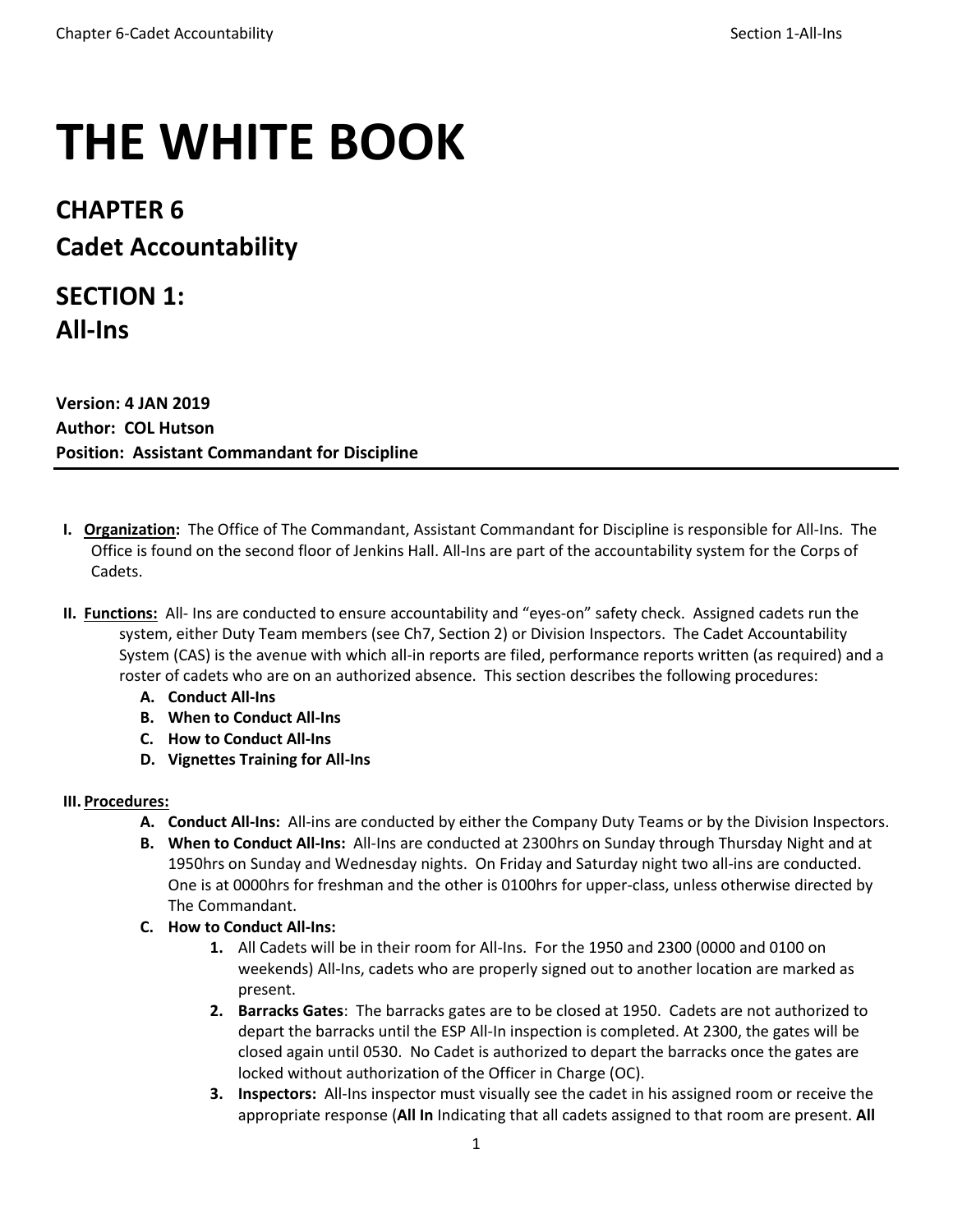**Right** Indicating that at least one cadet assigned to that room is present and the others are known by the individual giving the reply to be in an authorized status. **Not All Right** Indicating that the status of one or more cadets assigned to the room is unknown to the cadet giving the report and/or that unauthorized persons are present), or verify the cadet is in an authorized status on the current sign-out report in order to consider the cadet present (See vignettes in paragraph D). If the cadet is not present in their room, first review the "All-In" report (paragraph 5 below) to determine whether the cadet is properly signed out and authorized to another location, if not mark as AWOL [see vignettes in paragraph 4). The All-In inspector will instruct Cadets who are present for the All-In inspection but who are still signed out to sign in to the barracks. All others will be considered AWOL for formation at 1950 or over 4 hours for the 2300 All-ins (0000 and 0100 on weekends).

**4. CAS:** The all-in inspector will first print a copy of the unit accountability roster from CAS. Go to "Sign in/Sign out" in the menu on the left sign of screen. Then click on "All Ins Report."

| <b>Cadet Accountability System</b><br>$\times$ +                  |                                                                                                                           |                                                                     | σ          | $\mathsf{X}$ |
|-------------------------------------------------------------------|---------------------------------------------------------------------------------------------------------------------------|---------------------------------------------------------------------|------------|--------------|
| G<br>∩                                                            | ■ https://cacprdapp.citadel.edu/(S(t5xqi4lptb3rkmoo4o1pvkn5))/SignInOut.aspx?id=sioaiv                                    | ☆                                                                   | $\Theta$ : |              |
|                                                                   | $\frac{1}{2R}$ BENEFEDS   TRICARE                                                                                         | <b>S</b> Official Store - Sarac                                     |            |              |
|                                                                   |                                                                                                                           |                                                                     |            |              |
| *******<br><b>CADET</b><br><b>ACCOUNTABILITY</b><br><b>SYSTEM</b> | <b>Cadet Accountability System</b><br>Search                                                                              |                                                                     | Q          |              |
| <b>Discipline</b>                                                 | Return to Dashboard                                                                                                       | Notification Center<br><b>FEBRUARY</b><br>$\vee$ View P.R.(s)<br>15 |            |              |
| <b>Cadet Record Brief</b>                                         | All Ins View                                                                                                              | <b>FRIDAY</b>                                                       |            |              |
| <b>Leadership Development Transcript</b>                          | <b>CREATE ALL IN</b>                                                                                                      |                                                                     |            |              |
| <b>Special Orders</b>                                             | Battalions/Companies/Regiment:<br>Select                                                                                  |                                                                     |            |              |
| Leave                                                             |                                                                                                                           |                                                                     |            |              |
| <b>Class Absences</b>                                             | @ 2015 - 2019 The Citadel. All Rights Reserved.<br>Session Idle: 7068 seconds.<br>You are currently logged in as sbernar. |                                                                     |            |              |
| <b>Reports</b>                                                    |                                                                                                                           |                                                                     |            |              |
| Sign In/Sign Out                                                  |                                                                                                                           |                                                                     |            |              |
| <b>User Maintenance</b>                                           |                                                                                                                           |                                                                     |            |              |
| C.A.S. Calendar                                                   |                                                                                                                           |                                                                     |            |              |
| Logout                                                            |                                                                                                                           |                                                                     |            |              |
| Need help or have a suggestion?                                   |                                                                                                                           |                                                                     |            |              |
| $\cdots$                                                          |                                                                                                                           |                                                                     |            |              |

Click on "Create All In." Then select the unit, which all in you are doing, and sort alphabetically.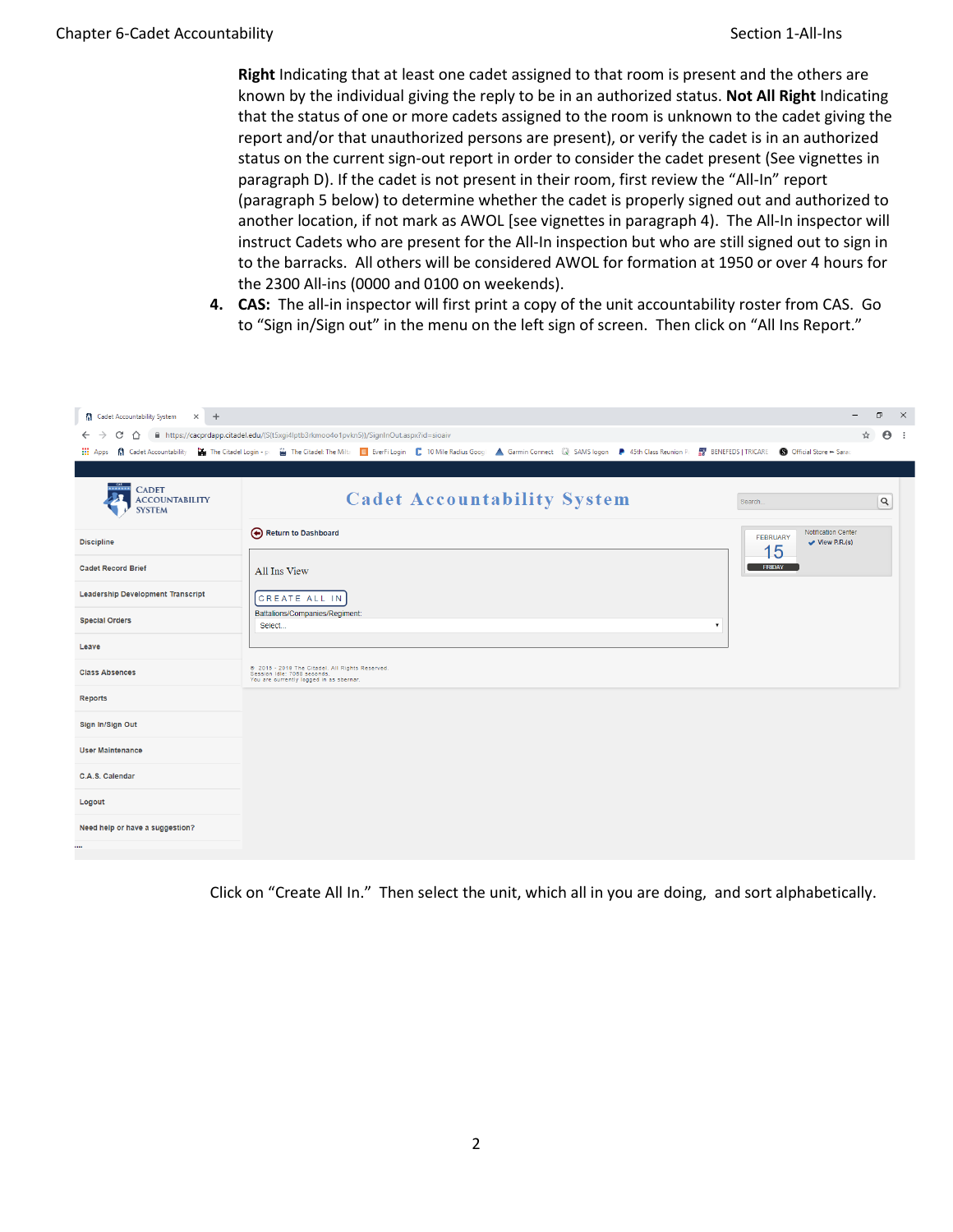# Chapter 6-Cadet Accountability and the section 1-All-Ins

| <b>Cadet Accountability System</b><br>$\times$ +        |                                                                                                                                                                                                                       | ð<br>$\times$                                     |
|---------------------------------------------------------|-----------------------------------------------------------------------------------------------------------------------------------------------------------------------------------------------------------------------|---------------------------------------------------|
| C<br>∩                                                  | ■ https://cacprdapp.citadel.edu/(S(t5xqi4lptb3rkmoo4o1pvkn5))/SignInOut.aspx?id=sioai                                                                                                                                 | ☆<br>$\Theta$ :                                   |
| <b>R</b> Cadet Accountability<br>$\frac{111}{111}$ Apps | May The Citadel Login - p: (a) The Citadel: The Milt: E EverFilogin   10 Mile Radius Goog! ▲ Garmin Connect (a) SAMS logon ● 45th Class Reunion P:   BV BENEFEDS   TRICARE                                            | <b>S</b> Official Store - Sarac                   |
|                                                         |                                                                                                                                                                                                                       |                                                   |
| <b>Discipline</b>                                       | (←) Return to Dashboard<br><b>FEBRUARY</b><br>15                                                                                                                                                                      | <b>Notification Center</b><br>$\vee$ View P.R.(s) |
| <b>Cadet Record Brief</b>                               | <b>FRIDAY</b><br>All Ins Report                                                                                                                                                                                       |                                                   |
| <b>Leadership Development Transcript</b>                | Battalions/Companies/Regiment:<br><b>Bravo Company</b><br>$\overline{\mathbf{v}}$                                                                                                                                     |                                                   |
| <b>Special Orders</b>                                   | All Ins Type:<br>Formation - Greater Issues<br>$\pmb{\mathrm{v}}$                                                                                                                                                     |                                                   |
| Leave                                                   | Sort:<br>Alphabetic<br>$\overline{\mathbf{v}}$                                                                                                                                                                        |                                                   |
| <b>Class Absences</b>                                   | PRINT ALL INS REPORT                                                                                                                                                                                                  |                                                   |
| <b>Reports</b>                                          | Cadet<br>Cadet Name Infirmary/Sign In/Sign Out<br>Co. Class<br><b>AWOL</b><br><b>CWID</b>                                                                                                                             |                                                   |
| Sign In/Sign Out                                        | B<br>4 <sub>B</sub><br>10630705 Abel, Logan G<br>Sign In: 02/10/2019 19:49 - Murray Barracks<br>$\Box$<br>$\qquad \qquad \Box$<br>B<br>1A<br>10623290 Addy, Skyler R<br>Sign In: 02/03/2019 23:48 - Murray Barracks   |                                                   |
| <b>User Maintenance</b>                                 | Anderson,<br>Marshall J<br>10288136<br>$\Box$<br>в<br>Sign In: 02/10/2019 22:58 - Murray Barracks<br>1B<br>B<br>$\qquad \qquad \Box$<br>4B<br>10627184 Bailey, Kaden L<br>Sign In: 02/10/2019 20:31 - Murray Barracks |                                                   |
| C.A.S. Calendar                                         | Ballentine,<br>10608352<br>$\Box$<br>в<br>Sign In: 02/13/2019 14:52 - Murray Barracks<br>3A<br>Donald W<br>B<br>$\qquad \qquad \Box$<br>3A<br>10626959 Banda, Kevyn M Sign In: 02/14/2019 23:21 - Murray Barracks     |                                                   |
| Logout                                                  | B<br>4B<br>Sign In: 02/03/2019 23:19 - Murray Barracks<br>$\Box$<br>10630343 Beatty, Jared E<br>Blackburn, Jack<br>Sign In: 02/10/2019 18:41 - Murray Barracks<br>10626721<br>$\qquad \qquad \Box$<br>в<br>4B<br>M    |                                                   |
| Need help or have a suggestion?                         | Bridges, Jackson Sign In: 02/10/2019 20:49 - Murray Barracks<br>$\Box$<br>в<br>3A<br>10623008<br>B<br>2B<br>10582725 Brown, Jeffery S Sign In: 02/10/2019 20:00 - Murray Barracks<br>$\qquad \qquad \Box$             |                                                   |
|                                                         | Burkholder,<br>$\Box$<br>10603017<br>в<br>Sign In: 02/10/2019 20:12 - Murray Barracks<br>1A<br><b>Taylor M</b>                                                                                                        |                                                   |
|                                                         | $\qquad \qquad \Box$<br>B<br>4B<br>10628906 Buttle, Austin J<br>Sign In: 02/13/2019 23:20 - Murray Barracks<br>Casselman,<br>10612577<br>0<br>в<br>1B<br>Sign In: 02/05/2019 23:12 - Murray Barracks<br>Jonathan C    |                                                   |
|                                                         | $\qquad \qquad \Box$<br>B<br>3B<br>10621297 Causey, Aaron C Sign In: 02/10/2019 19:22 - Murray Barracks<br>Chapman                                                                                                    |                                                   |
|                                                         | 0<br>B<br>4B<br>10626372<br>Sign In: 02/10/2019 20:11 - Murray Barracks<br><b>Anthony A</b><br>Childrene Soth                                                                                                         |                                                   |

Then proceed to conduct all-ins using the accountability roster. When all-ins are completed, the CDO will enter the report into CAS. The cadet then will click on the "AWOL" block next to the cadet's name who is AWOL.

Those cadets who are not present will be marked AWOL on the right side of the form. Then submit by hitting "Electronic Signature" at the bottom of the page.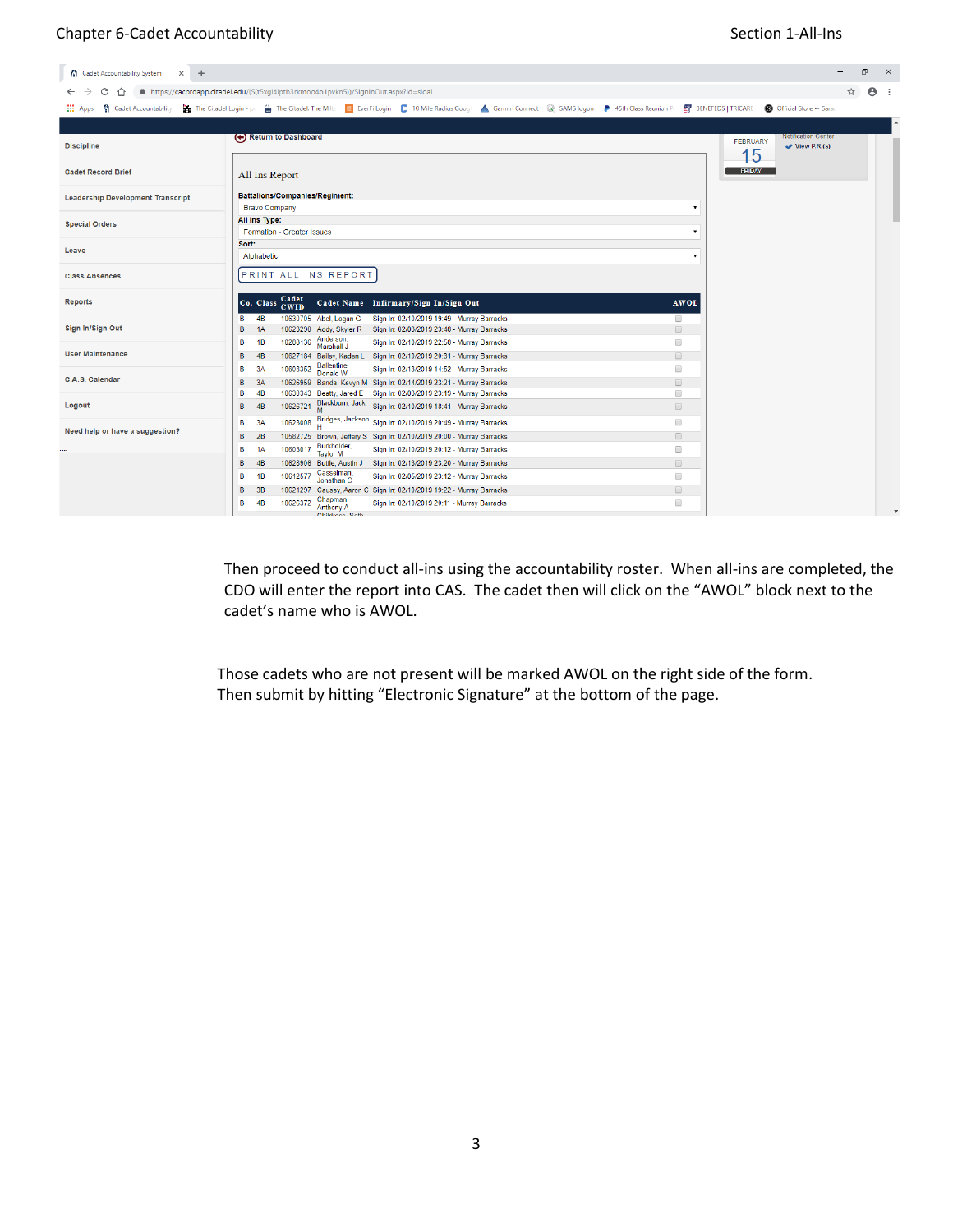| <b>NET Apps R</b> Cadet Accountability |              |           |          |                               | ■ https://cacprdapp.citadel.edu/(S(bgvfb1iszlvwnyaxtz1ixiqt))/SignInOut.aspx?id=sioai<br>The Citadel Login - p: (in The Citadel: The Milt: E EverFi Login   10 Mile Radius Goog! A Garmin Connect (@ SAMS logon P 45th Class Reunion P: EV BENEFEDS   TRICARE   S Official Store ~ Sarac |  |                      |  |  |
|----------------------------------------|--------------|-----------|----------|-------------------------------|------------------------------------------------------------------------------------------------------------------------------------------------------------------------------------------------------------------------------------------------------------------------------------------|--|----------------------|--|--|
|                                        |              |           |          |                               |                                                                                                                                                                                                                                                                                          |  |                      |  |  |
|                                        | A            | ᅚ         |          |                               | 10531943 Sellars, Carlton J Sign In: 02/11/2019 07:10 - Murray Barracks                                                                                                                                                                                                                  |  | ∪                    |  |  |
|                                        | A            | 3B        |          |                               | 10619961 Shaw, Charles T Sign In: 01/27/2019 16:47 - Murray Barracks                                                                                                                                                                                                                     |  | ∩                    |  |  |
|                                        | A            | 2B        | 10609381 | Smallwood,<br>Damian C        | Sign In: 01/22/2019 07:53 - Murray Barracks                                                                                                                                                                                                                                              |  | $\qquad \qquad \Box$ |  |  |
|                                        | A            | 4B        |          |                               | 10626466 Stafford, Brady A Sign In: 02/03/2019 23:30 - Murray Barracks                                                                                                                                                                                                                   |  | $\Box$               |  |  |
|                                        | A            | 3B        |          |                               | 10620713 Stewart, David C Sign In: 02/10/2019 22:42 - Murray Barracks                                                                                                                                                                                                                    |  | $\qquad \qquad \Box$ |  |  |
|                                        | A            | 4B        | 10627221 |                               | Summers, Garett Sign In: 02/11/2019 07:30 - Murray Barracks                                                                                                                                                                                                                              |  | $\Box$               |  |  |
|                                        | A            | 1B        | 10595104 | Taylor, Jonathan              | Sign In: 02/04/2019 07:26 - Murray Barracks                                                                                                                                                                                                                                              |  | $\qquad \qquad \Box$ |  |  |
|                                        | A            | <b>2B</b> |          | 10604754 Terry, Oliver W      | Sign In: 02/04/2019 06:52 - Murray Barracks                                                                                                                                                                                                                                              |  | 0                    |  |  |
|                                        | A            | 2B        |          |                               | 10606033 Tillman, Peter B Sign In: 02/10/2019 17:37 - Murray Barracks                                                                                                                                                                                                                    |  | $\qquad \qquad \Box$ |  |  |
|                                        | A            | 3A        | 10630374 |                               | Toole, Johnathan Sign In: 02/10/2019 22:01 - Murray Barracks                                                                                                                                                                                                                             |  | $\Box$               |  |  |
|                                        | A            | 1B        | 10288580 |                               | Uschelbec, Griffin Sign In: 02/03/2019 23:18 - Murray Barracks                                                                                                                                                                                                                           |  | $\qquad \qquad \Box$ |  |  |
|                                        | Α            | 2A        | 10620911 | VanHerwynen,                  | Infirmary: Sign In: 02/11/2019 12:27                                                                                                                                                                                                                                                     |  | $\Box$               |  |  |
|                                        | A            | 2A        | 10614420 | Jackson H<br>Wagoner, William | Sign In: 02/03/2019 19:37 - Murray Barracks                                                                                                                                                                                                                                              |  | $\qquad \qquad \Box$ |  |  |
|                                        | A            | 1B        |          |                               | 10593146 Warner, Ethan D Sign In: 02/10/2019 21:26 - Murray Barracks                                                                                                                                                                                                                     |  | $\Box$               |  |  |
|                                        | $\mathsf{A}$ | 4B        |          |                               | 10625825 Warner, Wilton M Sign In: 02/04/2019 00:33 - Murray Barracks                                                                                                                                                                                                                    |  | $\Box$               |  |  |
|                                        | A            | 1A        | 10614559 | Weatherholt,<br>Dante R       | Sign In: 01/15/2019 13:18 - Murray Barracks                                                                                                                                                                                                                                              |  | $\Box$               |  |  |
|                                        | A            | 1B        | 10605180 | Westmoreland,<br>William L    | Sign In: 02/03/2019 22:21 - Murray Barracks                                                                                                                                                                                                                                              |  | $\qquad \qquad \Box$ |  |  |
|                                        | A            | 4B        | 10627300 | Whitlock,                     | Sign In: 02/11/2019 10:03 - Murray Barracks                                                                                                                                                                                                                                              |  | $\Box$               |  |  |
|                                        | A            | 4A        |          | <b>Benjamin T</b>             | 10626339 Wilson, Lukas W Sign In: 02/03/2019 23:01 - Murray Barracks                                                                                                                                                                                                                     |  | $\qquad \qquad \Box$ |  |  |
|                                        | A            | 2B        |          |                               | 10609674 Winkler, Henry J Sign In: 02/03/2019 19:56 - Murray Barracks                                                                                                                                                                                                                    |  | $\Box$               |  |  |
|                                        |              |           |          |                               | This formation has already been created for today.                                                                                                                                                                                                                                       |  |                      |  |  |

#### **D. Vignette Training for All-ins**

#### **1. Scenario Room #1**

The All-ins inspector knocks and a cadet opens the door. One cadet is present. The other cadet is authorized absent by being signed out on special orders. The present cadet knows his roommate is signed out on special orders.

#### **Response to Scenario #1**

The present cadet responds "all right." The All-Ins inspector writes down the missing cadet's name and verifies it against the "All In Report". No further action.

#### **Explanation for Scenario #1**

The response "all right" indicates "that at least one cadet assigned to that room is present and the others are known by the individual giving the reply to be in an authorized status."

#### **2. Scenario Room #2**

The All-Ins inspector knocks, no one answers, the door is locked. Both cadets are signed out special leave.

#### **Response to Scenario #2**

The All-Ins inspector writes down both names and verifies them against the "All In Report. No further action.

#### **Explanation for Scenario #2**

The cadets are authorized based on being signed-out.

#### **3. Scenario Room #3**

The All-Ins inspector knocks, no one answers, the door is locked. Both cadets are in bed asleep and stay that way.

#### **Response to Scenario #3**

The All-Ins inspector writes down both names and checks them against the "All In Report". If the inspector finds neither is signed out the cadet will find the Officer in Charge (OC) and procure the master key. The inspector then will open the door to see if they are here. If they are, then no further action, if not submit them as AWOL in CAS..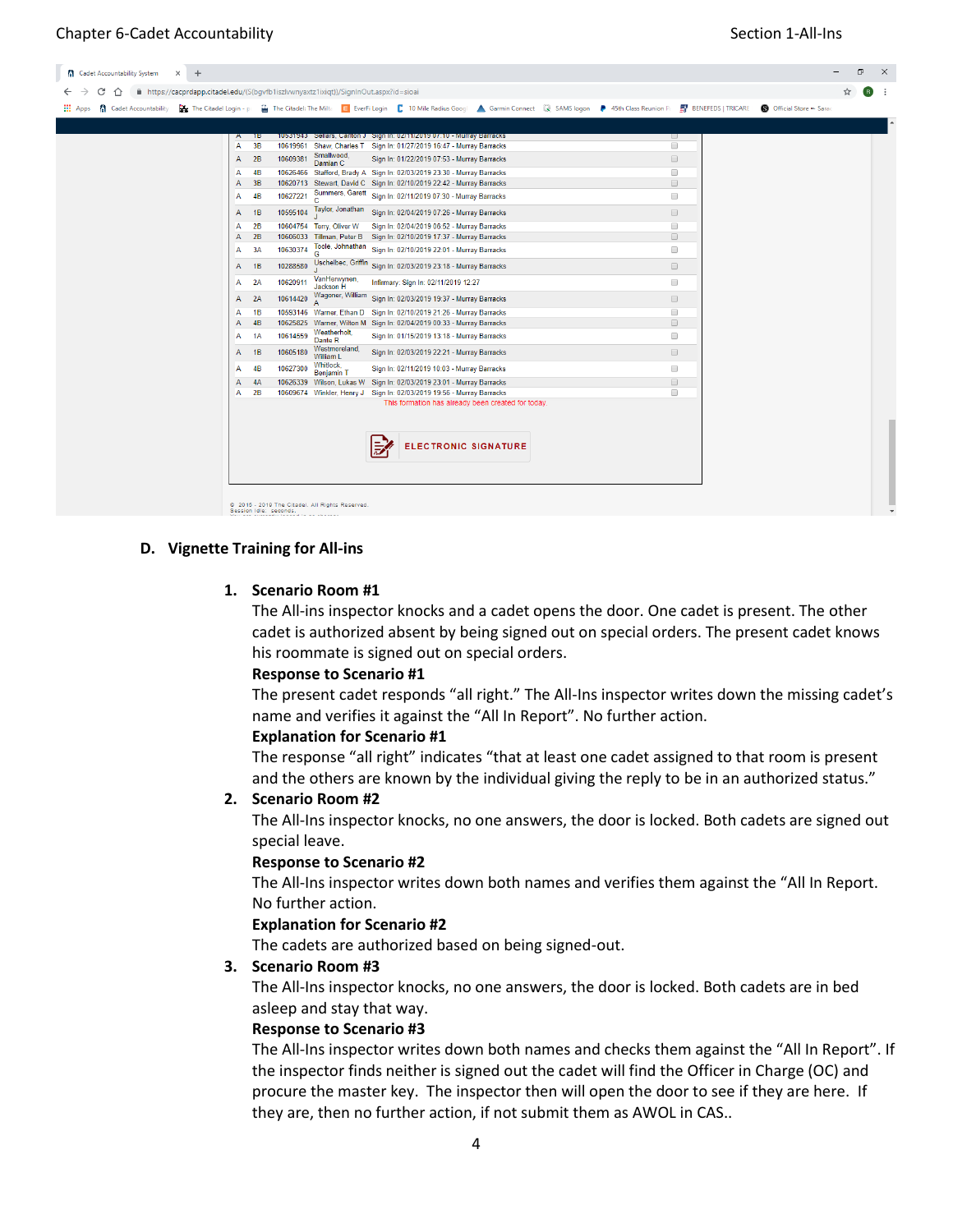#### **Explanation for Scenario #3**

Accountability and safety has been verified by visual means.

#### **4. Scenario Room #4**

The All-ins inspector knocks and a cadet opens the door. Both cadets are present and respond "all-in."

#### **Response to Scenario #4**

The All-ins inspector moves to the next room.

#### **Explanation for Scenario #4**

The response "All-In" indicates, "that all cadets assigned to that room are present."

#### **5. Scenario Room #5**

The All-ins inspector knocks and a cadet opens the door. His roommate is AWOL and he knows it.

#### **Response to Scenario #5**

The cadet responds "not all right." The All-Ins inspector writes down the missing cadet's name and after verifying the cadet is not signed out, records him as AWOL in CAS. The company commander is then notified who then executes the company policy for a missing cadet.

#### **Explanation for Scenario #5**

The response "not all-right" indicates "that the status of one or more cadets assigned to the room is unknown to the cadet giving the report and/or that unauthorized persons are present."

#### **6. Scenario Room #6**

The All-Ins inspector knocks and a cadet opens the door. He thinks his roommate is in the computer lab.

#### **Response to Scenario #6**

The cadet responds "not all right." The All-Ins inspector writes down the missing cadet's name and after verifying he is not signed out, records him as AWOL in CAS. The inspector also notifies the company commander who then executes the company policy for a missing cadet. Even if the cadet is shortly found, the PR goes forward.

#### **Explanation for Scenario #6**

In order to respond "all right," the cadet must know the other cadet is in an authorized status. Only a Cadet's room is an authorized location during All-Ins unless properly signed out in CAS. The response "not all-right" indicates "that the status of one or more cadets assigned to the room is unknown to the cadet giving the report and/or that unauthorized persons are present."

#### **7. Scenario Room #7**

The All-ins inspector knocks and a cadet opens the door. The cadet's roommate just left and told him he was going to take a shower.

#### **Response to Scenario #7**

The cadet responds "not all right." The All-Ins inspector writes down the missing cadet's name and after verifying he is not signed out, records him as AWOL in CAS. He also notifies the company commander who then executes the company policy for a missing cadet. Only a Cadet's room is an authorized location during All-Ins unless properly signed out in CAS **Explanation for Scenario #7**

In order to respond "all right," the cadet must know the other cadet is in an authorized status. Only a Cadet's room is an authorized location during All-Ins unless properly signed out in CAS. The response "not all-right" indicates "that the status of

one or more cadets assigned to the room is unknown to the cadet giving the report and/or that unauthorized persons are present."